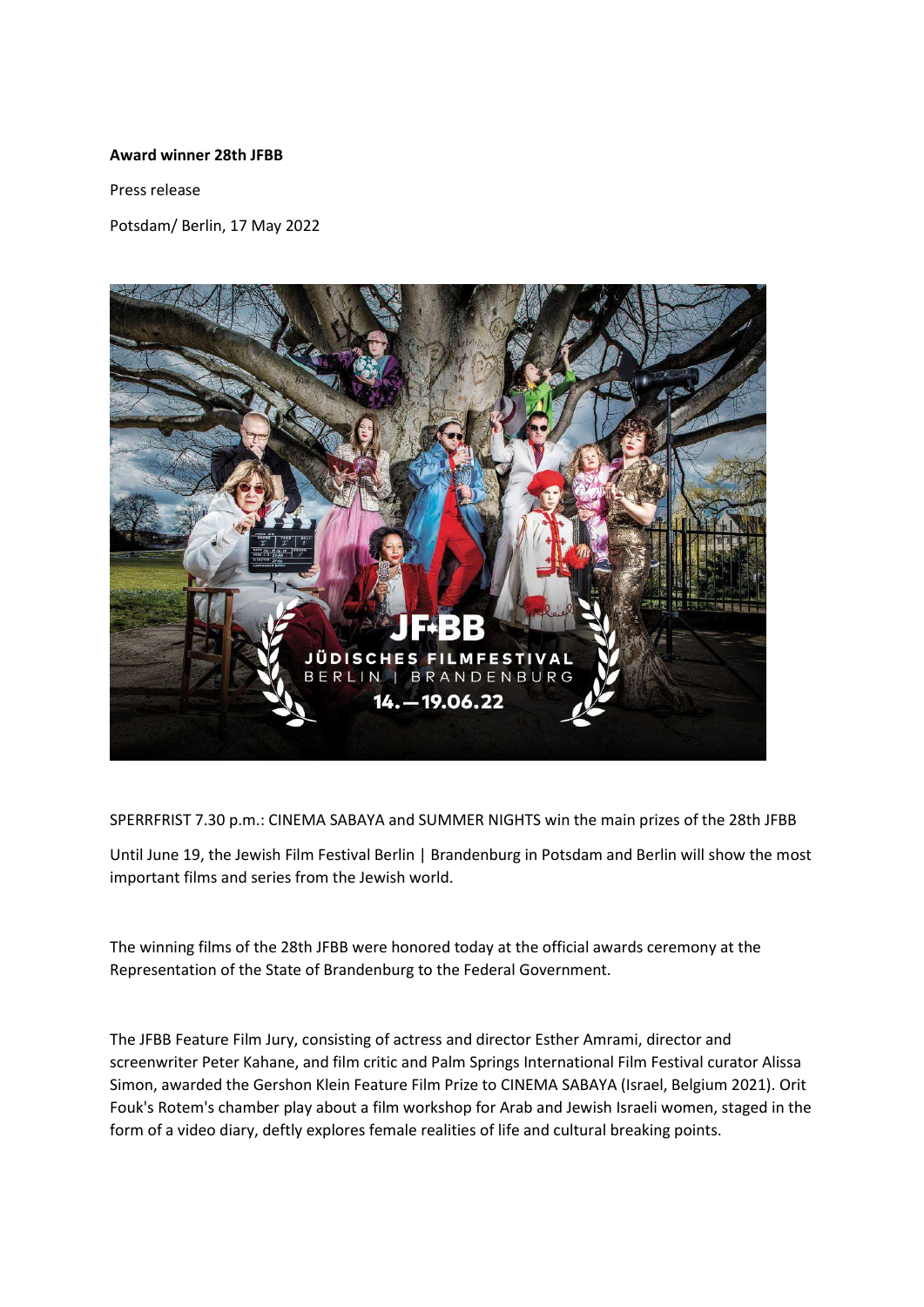Honorable mention goes to EVOLUTION (Hungary, Germany 2021) by Kornél Mundruczó, a moving drama about the intergenerational trauma of the Shoa - three generations in three settings.

This year's Gershon Klein Documentary Award goes to SUMMER NIGHTS (Israel 2021), the tender portrait of a father-son relationship by Ohad Milstein, awarded by the JFBB Documentary Jury, consisting of film scholar and curator Nugit Altschuler (Haifa Cinematheque), author and publicist Max Czollek, and filmmaker Yael Reuveny.

BLUE BOX by Michal Weits is commended.

The prize for intercultural dialogue goes to EINE FRAU, the new film by Jeanine Meerapfel. The film asks big questions about the voids of the 20th century in a unique poetic and cinematic language.

The prize for the promotion of young filmmakers is won by Israeli filmmaker Salomon Chekol, whose film WHAT HAS CHANGED will be screened in the JFBB's short film program.

"I am delighted that the awards reflect the full range of the JFBB - trenchant and poetic, empathetic, analytical and emotional. On the closing weekend, we have a few more highlights in the program through Sunday evening, from the seduction of the documentary film award winner SUMMER NIGHTS on Saturday at the Filmmuseum to a double feature with works by Jeanine Meerapfel and Aysun Bademsoy on the Jewish Theater Ship MS "Goldberg" to the live setting of the silent film classic BROKEN BARRIERS (USA 1919) by musicians Daniel Kahn and Yeva Lapsker open air on Saturday in Potsdam's Kutschstallhof and on Sunday morning in Studio 14, the roof lounge of RBB. Sunday we are also looking forward to our cooperation event at the Jewish Museum Berlin, where we will show a double feature the Dutch documentaries HOUSEWITZ and CAPTURED." (Bernd Buder, Program Director)

## **Overview of the award winners of the 28th Jewish Film Festival Berlin | Brandenburg**

Best Film in the feature film competition Gershon Klein Feature Film Award Endowed with a prize money of 3.000 EUR Donated by the Klein family CINEMA SABAYA Orit Fouks Rotem (IL/BE 2021)

Jury statement: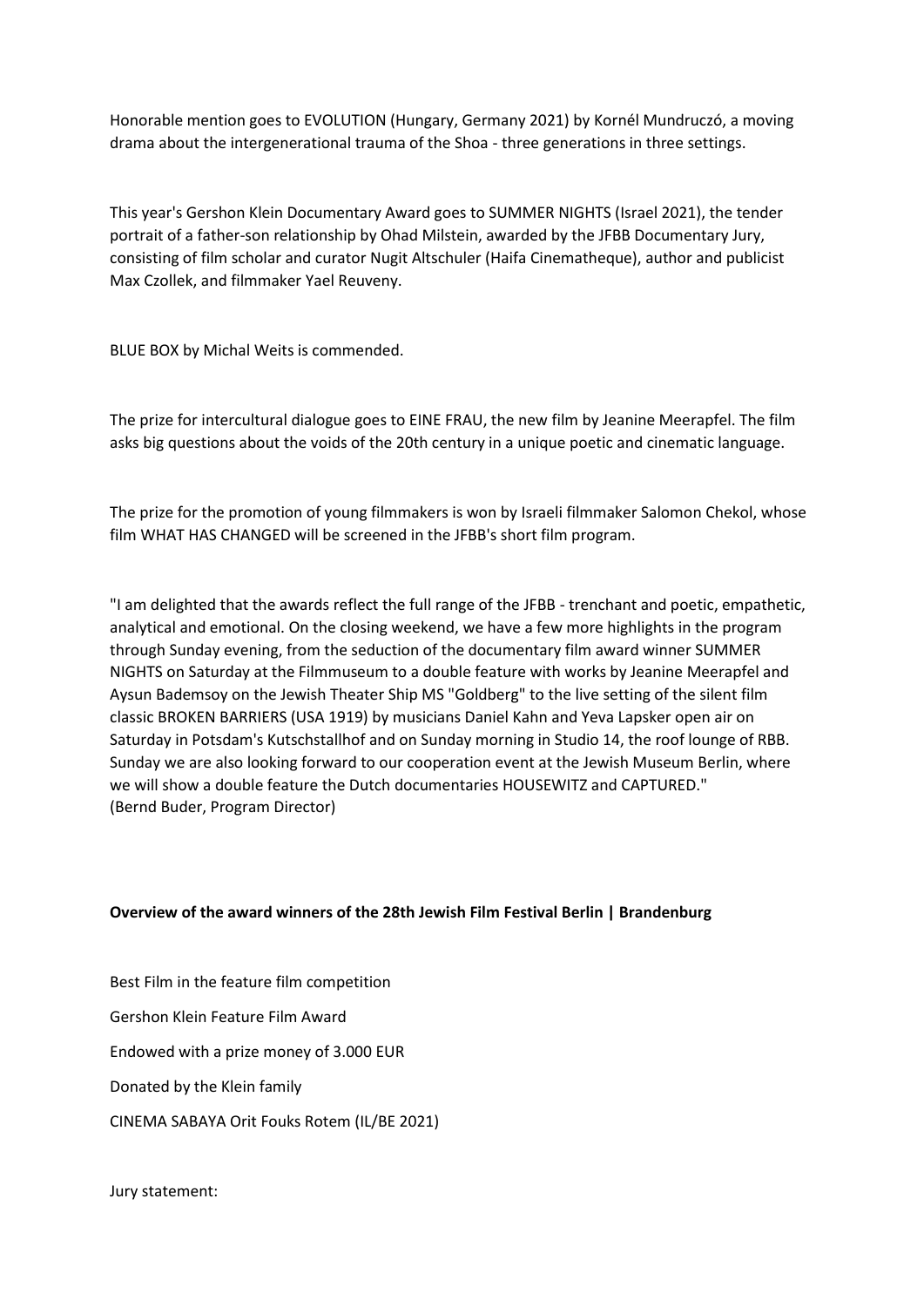The main prize goes to a film that plays in a small space but opens many doors; that is full of life, love and authenticity without being didactic; and that faces the responsibility of filmmaking and the development of filmmaking, to the Israeli-Belgian production CINEMA SABAYA, directed by Orit Fouks Rotem.

An honorable mention was dedicated by the jury to

EVOLUTION Kornél Mundruczó (HU/DE 2021)

Jury statement: An honorable mention for an intense, important and moving drama about the intergenerational trauma of the Holocaust: the German-Hungarian co-production EVOLUTION, directed by Kornél Mundruczó.

Best Film in the competition documentary Gershon Klein Documentary Film Award Endowed with a prize money of 3.000 EUR Donated by the Klein family SUMMER NIGHTS Ohad Milstein (IL 2021).

## Jury Statement:

For his sharp filmmaker's eye, his delicate butterfly-catching hand and his big, sensitive heart. For showing us that great cinema can be found in the smallest, most mundane moments of life. That in a world that screams, one can also whisper. The Gershon Klein Award for Best Documentary goes to Summer Nights and the master of all arts - Ohad Milstein.

The jury dedicated an honorable mention to BLUE BOX Michal Weits (IL/CA/BE 2021).

Jury statement: Our special mention goes to a film that illuminates one of the most important mechanisms of the Zionist project, drawing a complex portrait of a family and a state. Congratulations to Michal Weits for the courageous Blue Box.

Furthermore, the JFBB documentary jury awards the prize for the intercultural dialogue, endowed with a prize money of 2.000 EUR, donated by Stephan Goericke, to: ONE WOMAN Jeanine Meerapfel (DE/AR 2021).

Jury statement: The Prize for International Dialogue goes to a film that takes place between many places - on the map and in our hearts. This film asks the big questions and masters them in a unique poetic and cinematic language. A film that fully convinced the jury. The prize for International Dialogue goes to: A Woman by Jeanine Meerapfel!